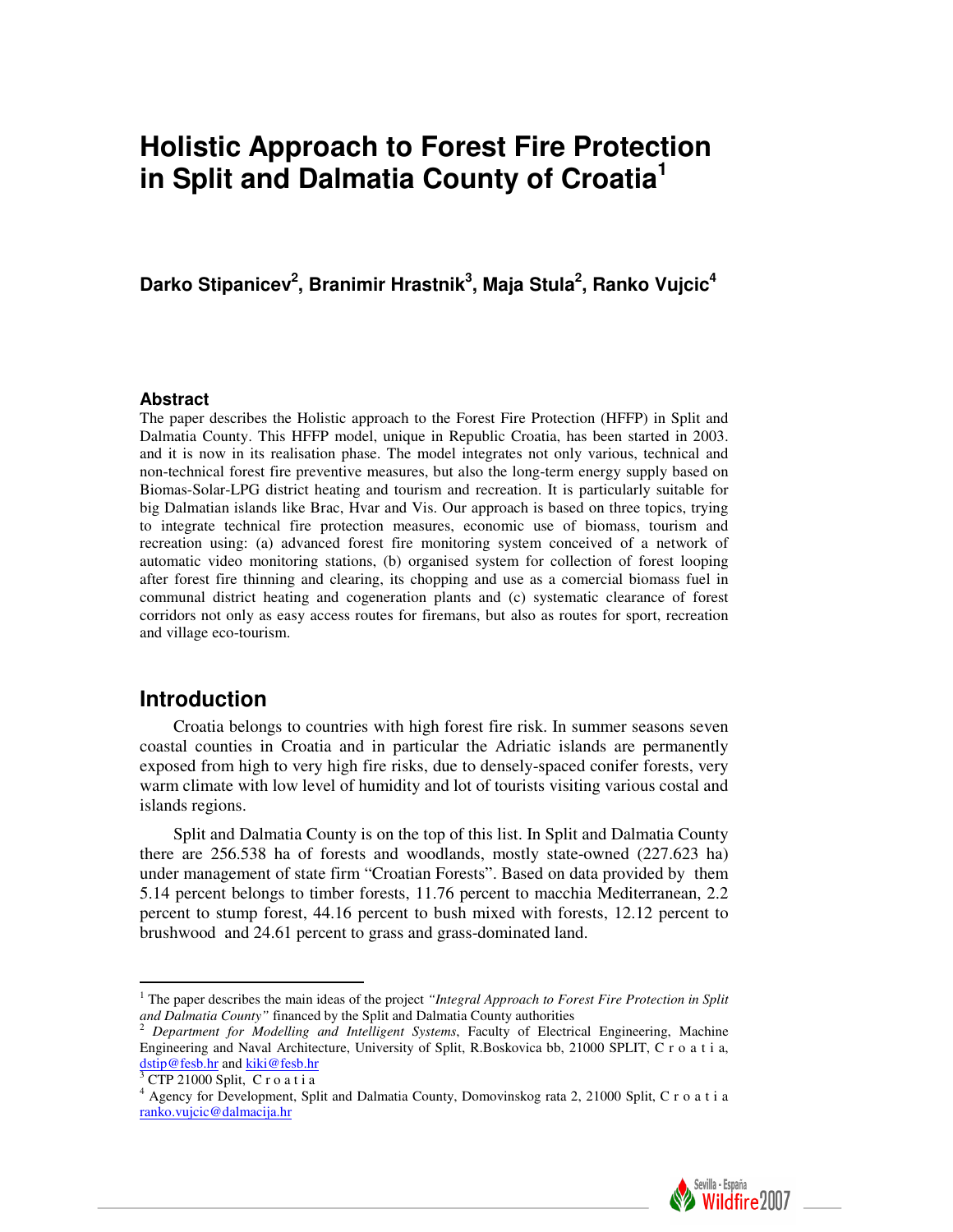Fire seasons 2000 and 2003 were particularly catastrophic. In the year 2003 in Split and Dalmatia County wildfire occurred 133 times and the total burned area was 10.028 ha *"(fig.1)"*. The direct damage of the lost forests including fire fighting costs was assessed at the level of 16 mil.€.



**Figure 1**—Typical landscape of island Hvar after 2003 forest fires (photo provided by Split and Dalmatia County)

The total biomass burned down volume during 2003 in all littoral areas including islands was 220.000 m<sup>3</sup> of which 125.000 m<sup>3</sup> was in Split and Dalmatian County. The energy equivalent of this burned down biomass in Split and Dalmatian County is nearly 85 percent to the value, which were needed to cover the present yearly domestic hot water (DHW) demand for 1,5 million of residents in the coastal counties. Presently, more than 90 percent of the DHW in the littoral area is being prepared by electrical boilers. If we assume the present price of electricity, the lost of money equivalent were around 50 mil. $\epsilon$ , so we estimate that the total direct and indirect damage of the lost woody biomass in 2003. in Split and Dalmatian County was 66 mil.€.

After the fire season 2003 Split and Dalmatia County authorities together with Faculty of Electrical Engineering, Machine Engineering and Naval Architecture University of Split have initiated the comprehensive study of the forest fires in their region and as a result the new holistic approach to forest fires protection, including fire prevention, fire fighting and post fire recuperation planning was conceived (Stipanicev and Hrasnik 2004)

The high fire damage costs are due to a lost of biomass, olive oil trees, vineyards and agriculture fields. There are in addition fire-extinguishing costs as well as the costs of environmental sanative measures, which in many cases are very high. Therefore, the basic aim of a fire protection program was the lowering of wildfire risks. Costs of many preventive fire protection measures, which are not established in

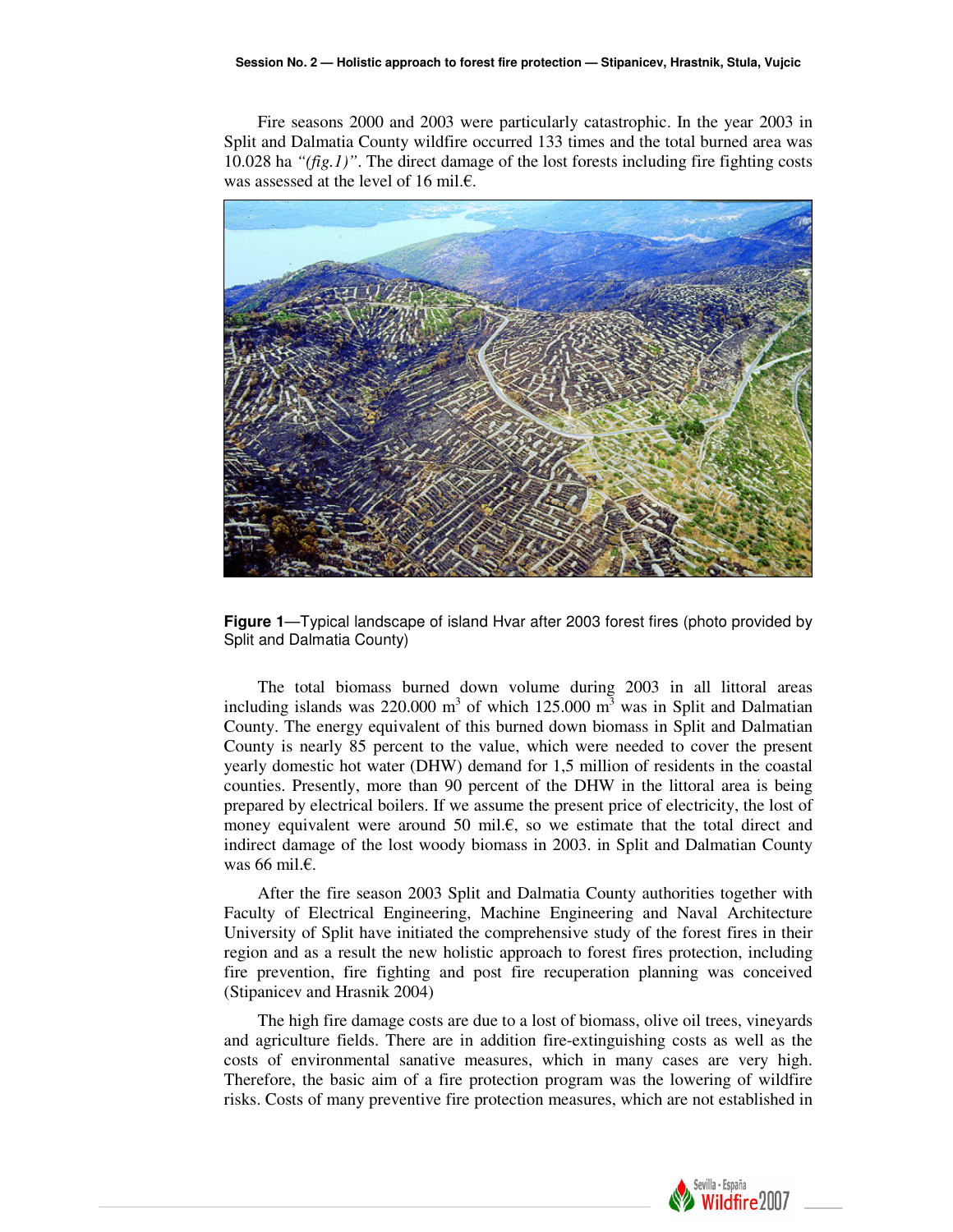the field as yet, are mostly quite low in comparison to the total wildfire burn down damage.

### **Present state of forest fire protection in Dalmatia**

From all fires in the region, about one half are the result of individual carelessness and other reasons coming from human behavior or man made structures (like 0,4 kV power transmission lines). The other half is due more or less due to pyromaniacs.

The fire hazards in Dalmatia are very high particularly during the summer; mostly because very dry and hot weather and presence of lot of people because Dalmatia is tourist region, but enhanced forest fire risk is present also in autumn and spring during certain agricultural field work. In the last couple of years the state authorities try to enhance the forest fire prevention and fire season preparation, so every year the appropriate action plan is defined and accepted by the Government with all prevention tasks, responsibilities and terms for their preparation. The legislation concerning forest fire prevention is also quite good but the problem is that usually in practice fire prevention tasks are applied only formally or there are not applied at all.

Forest fire prevention is normally based on three activities:

- Regular forest thinning and cleaning particularly in high risk areas close to the railway and under the high voltage long transmission lines.
- Clearing the forest corridors and easy access routes for fire vehicles and fire fighters.
- Establishment of system for forest fire early warning based on a field monitoring stations.

The law concerning forest fires and yearly action plan define the obligation of regular forests thinning and clearing, but due to high coast of these activities they are not properly applied. The character of Dalmatian vegetation is such that the wooden biomass collected by thinning and clearing could not be used in conventional heating systems present today in Dalmatia, so these activities are only expenses to organisations responsible for their execution. They don't know what to do with conifer slush because it couldn't be sell for use in conventional stoves, so often it is possible to find stacked slush on the field where it was collected, for example close to the high voltage long transmission lines.

High coast is the reason why there are not enough forest corridors. "Croatian Forests" has yearly plan for cutting new corridors according to their financial possibilities.

Forest fire early warning is completely based on a human visual monitoring. The visual monitoring practice exists only on some small areas, which are quite insignificant to the region as a whole. Although the low said that the monitoring station in high risk areas has to be established every 10 km that is hardly achieved, particularly because in summer time the whole county is more or less high risk area. There are no modern methods of video monitoring as yet in the whole region. The direct consequence of no systematic monitoring are too long delays of fire alarms,

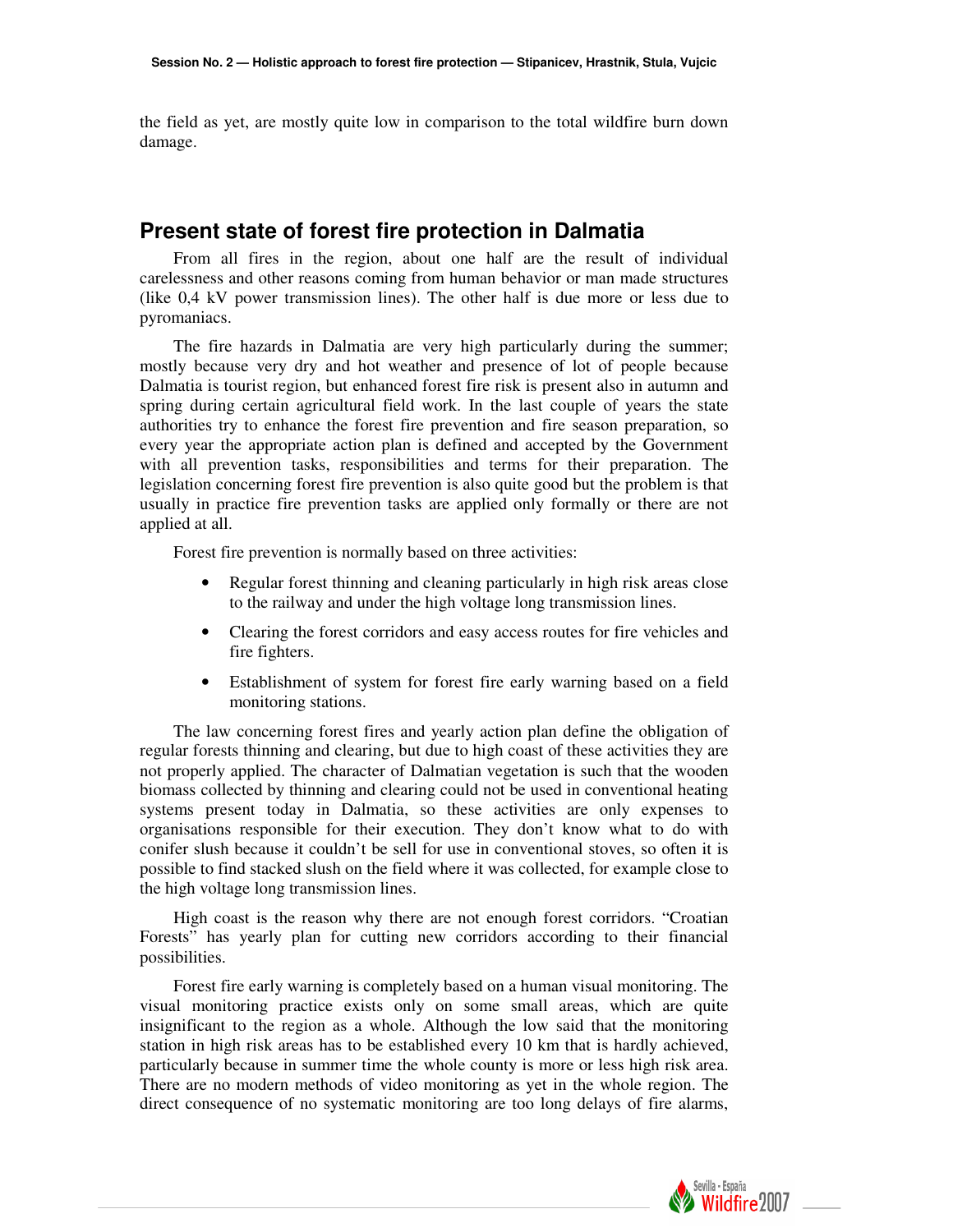which are additionally not well covered by information when and where the fire occurred. Most fire alarms are coming from residents by their GSM calls. Based on low reliability of such non-professional information, the fireman management has to do a nearly impossible mission.

In cases when pyromaniacs lay the fire, they choose forest areas, which are not approachable by vehicles and which are quite impassable and impenetrable, even by the man. Also, they well use the weather forecasting and fires are laid down when strong winds are blowing. At such circumstances, the delayed wildfire alarm always results in a large environmental disaster and loss of property

To conclude let us say that the real situation concerning forest fire prevention is far from satisfactory. Every summer we all bear witness to superhuman efforts of the fire fighters in Dalmatia, particularly on the islands. The damage caused by forest fires is not even bigger only due to quite good fire fighters organisation. The fire fighting professional intervention forces are located on each Dalmatian island and coordinated from the regional centre in Trogir. Good coordination between fire fighters, military responsible for fire fighting airplanes and helicopters and state agencies, results in short intervention time and efficient fire fighting, but as it is well known that "*it is better to prevent, then to cure"*, still a lot has to be done on forest fire prevention. Our holistic approach is primarily targeted to those tasks but other fire activities were included too.

# **Split and Dalmatia County holistic forest fires protection program**

Our holistic approach is primarily targeted to the fire prevention, but fire fighting and post fire recuperation planning are also concerned. The **H**olistic **F**orest **F**ire **P**rotection (**HFFP**) program includes diverse actions and measures and the most important are *"(fig.2)"*:

- Thinning the forests by cutting and removing densely spaced trees, pruning trees and cutting shrubs to minimize forest fire risk.
- Clearing the forest corridors and easy access routes for fire vehicles and fire fighters.
- 24-hour automatic video monitoring based on video cameras sensitive in visible and near infra-red spectra with video data collecting in regional centers and automatic alarm generation caused by automatic recognition of forest fires smoke during the day and forest fires flame during the night.
- 24 hours monitoring of local meteorological data (temperature, wind speed and direction, humidity, moisture, pressure, rain precipitation and sun radiation) using independent network of mini meteorological stations.
- Calculating in more detail the fire risk index for micro locations, using, in addition to meteorological data, also vegetation maps and fuel type data.
- Advanced information technology use in forest fire fighting (GIS support, forest fires behavior modeling using real time meteorological data and vegetation maps).

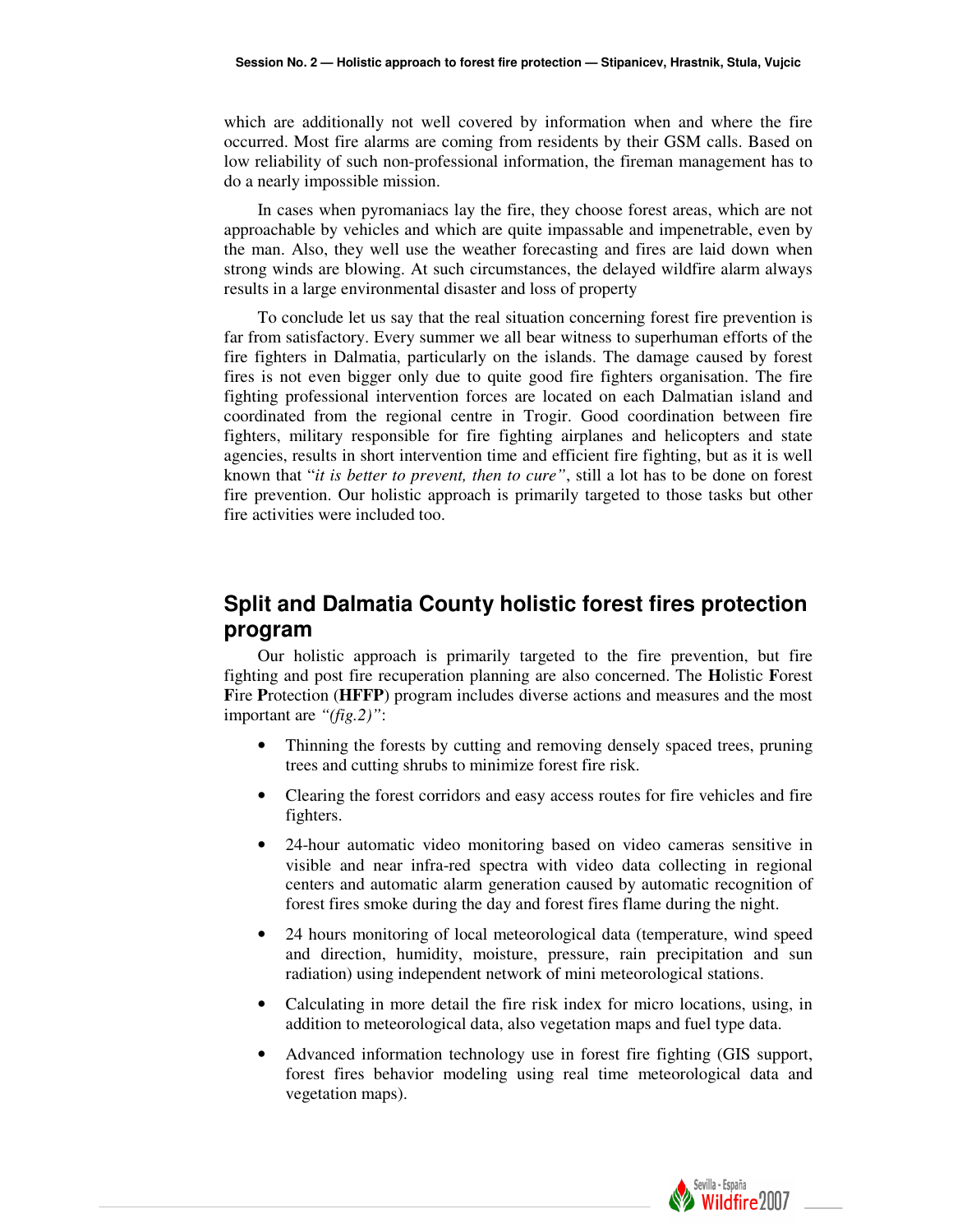- Planning the necessary treatment of vegetation, in order to provide two kinds of fuel brake, where the first is designed to reduce the fire extension and the second limits the fire effects on the target, which could be a certain settlement or a group of houses in the forest vicinity.
- Planning a new kind of "mixed land use" where forestry, cattle-breeding, agriculture, rural tourism, sport and recreation and health tourism motivate the community to take more care on the fire prevention measures.
- Planning the rain-water resources located on the land heights and hills, which is normally used in the agriculture and in case of fire, water is used to feed the extinguishing appliances.



**Figure 2**—Split and Dalmatia County Holistic Forest Fire Protection program (HFFP)

 Such measures when systematically used as a part of an overall local and regional fire prevention management system can be very effective and could reduce the fire hazards to a value, which is about one third of the present fire risk.

 A lot of these preventive actions for fire protection are based on data collection and early preplanning procedures. However, without appropriate data bases and effective information system such planning can not be performed. As a part of our holistic measures for fire protection in the Adriatic region, the information system capable to cope with preventive tasks, fire fighting tasks and post-fire recuperation is planned and designed (Stipanicev, Stula, Vuko, 2006).

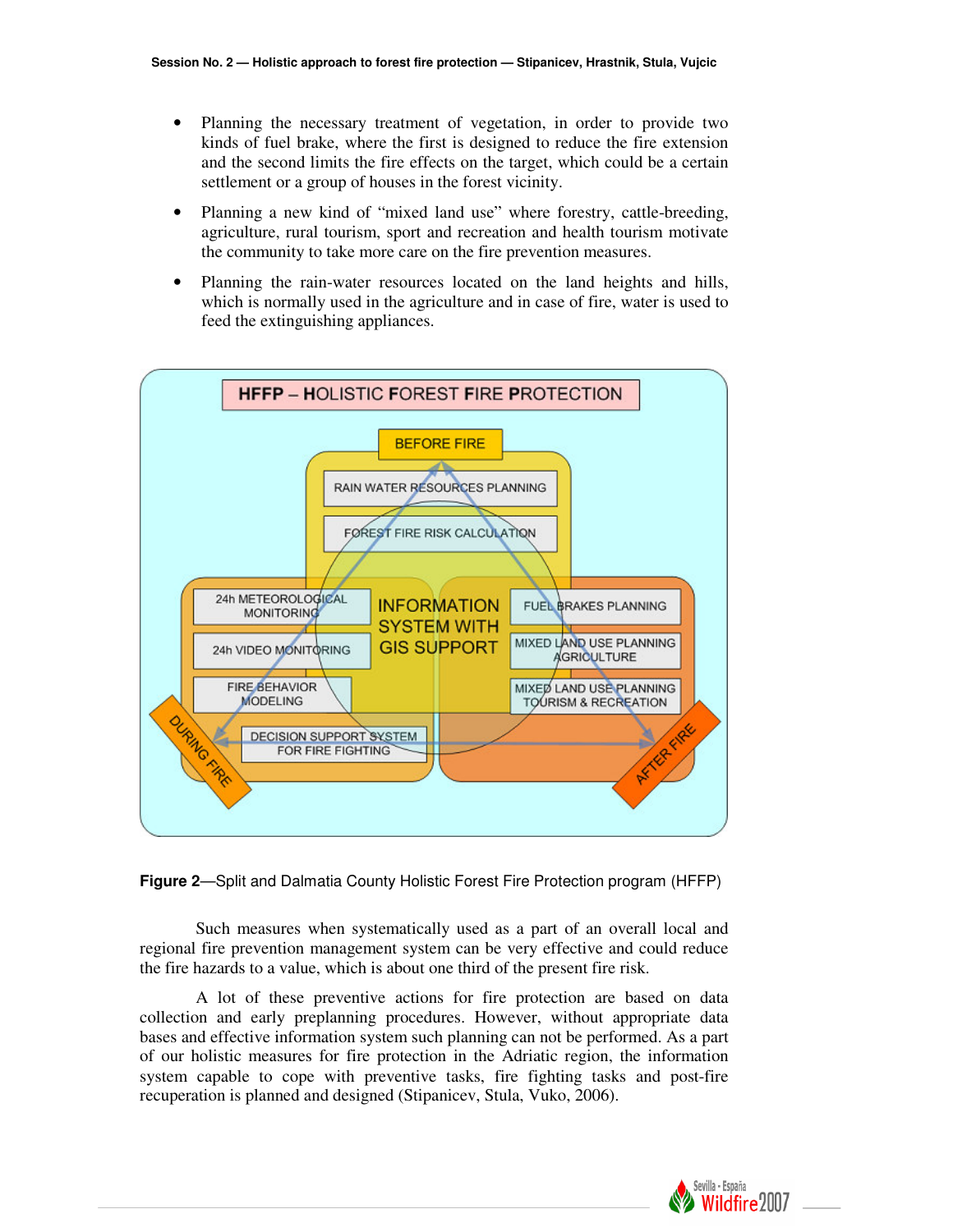On the European level there are a number of examples and efforts in this direction, but they are usually limited to certain tasks only, e.g. to fire risk calculation and forest fire damage assessment (EFFIS, 2007), forest fire risk prediction and fire fighting management in Galicia (Alonzo-Betanzos and others, 2003) or fire fighting optimization (PIROMACOS, 2007).

The main difference between these projects and our HFFP program is in the fact that HFFP efforts are primarily concentrated on the preventive actions, where the main goal is to find economically viable holistic approach in order to assure long term financing of such actions.

## **Economic aspects of HFFP program**

The HFFP program was supported by the Department for economic development of Split and Dalmatia County because our main idea was not only to rise the forest fire protection on higher level, but also to create benefits for local economy and to find appropriate economic approach in order to assure long term financing of forest fire prevention activities.

Commercial use of collecting biomass, tourism, recreation, sport and agriculture could give benefits to both, fire prevention activities and regional economy. Also HFFP program could reduce cost of fire fighting activities and post fire recuperation and that saves additional money *"(fig.3)"*.





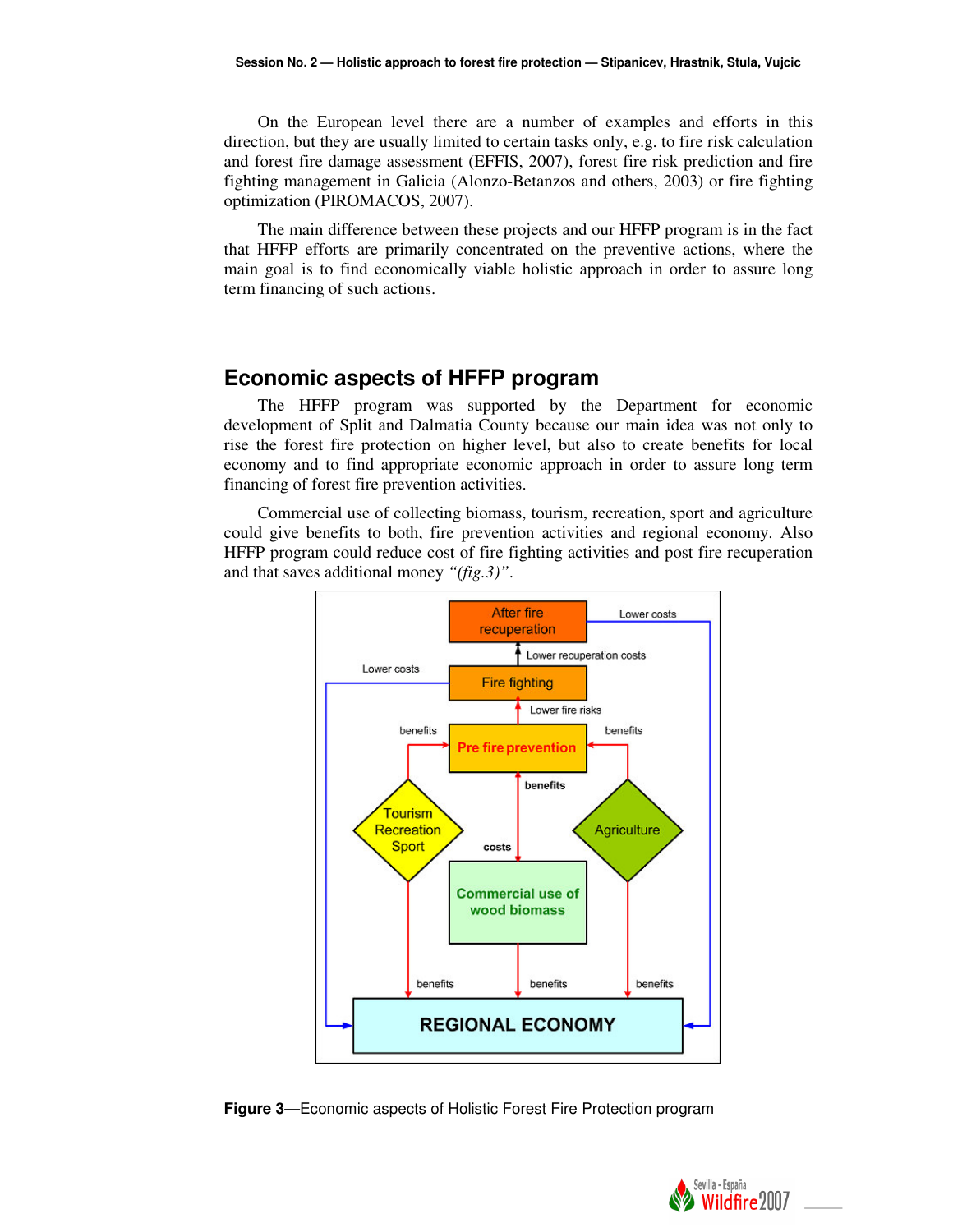The clue is to use the residential population (very extensive) work for collecting biomass from the local area and use it locally in the combined heat and power (CHP) plants, which supply the district by energy carriers, like heating, hot water, cooling and electricity, which are transported to distances from 5-25 km and thereafter locally distributed to their end users, by means of piping networks and national (or local) electrical grid. The primary energy source, which is needed to feed the communal energy plant, shall be covered to a large extend (depending on the locally available quantities of wood fuel) by renewable energy sources, like biomass and solar energy. Local solid biomass shortage is only temporal, because in time periods of few years only, a plantation of young trees could cover the energy demand. Meanwhile, LPG could be successfully used to bridge the short-term wood fuel shortages.

 The total present heating and cooling potential in Split and Dalmatian County is annually about 3 TWh for households and tourism. Forest and woodland biomass in Split and Dalmatia County in 2004 was estimated on the level of  $3.224.470 \text{ m}^3$  and annual increase was estimating to 50.480 m<sup>3</sup>. In 2003 forest fires, 125.000 m<sup>3</sup> of forest biomass was burned. Converting these values into corresponding energy equivalent, characteristic for typical Mediterranean vegetation, annual forest increase correspond to 0,14 TWh and in 2003 totally 0.35 TWh of energy was burned.

In the concept of district heating and district cooling (DHDC), combining biomass and solar energy it could be possible to cover high percentage of present heating and cooling demands. The yearly wood fuel costs are estimated to 20 mills.  $E$ /year, which is deemed to cover the yearly labor, overhead and equipment costs for the fire prevention. Taking into account the actual energy price the total investment including the financing costs can be paid back in a time period estimated in the range of 6-8 years.

 The forest corridors, easy access routes, passable and penetrable forests, make possible foresting, agriculture, cattle breeding, and also some new forms of commercial tourism, like rural, recreational and health tourism. Also, these activities will offer a plenty of new opportunities to families to build-up their existence for the years to come.

 The last, but not the least, the wind potential, in particular on the islands, can be used not only to supply electricity to the end users, but also will be used as a permanent source of renewable energy for pumping stations, by pumping the rainwater to water storages on the hills, which can be used for agriculture, cattle-breeding and in the case of fires as a spare water resource.

# **Information system for supporting HFFP program**

Quite important part of HFFP program is the information system for supporting all forest fires activities performed before, during and after fire*"(fig.4)"*.

The system was conceived at the Faculty of Electrical Engineering, Mechanical Engineering and Naval Architecture, University of Split as a Web Information System (WIS) having three layer architecture - data layer, application layer and user layer (Stipanicev, Stula, Vuko, 2006).

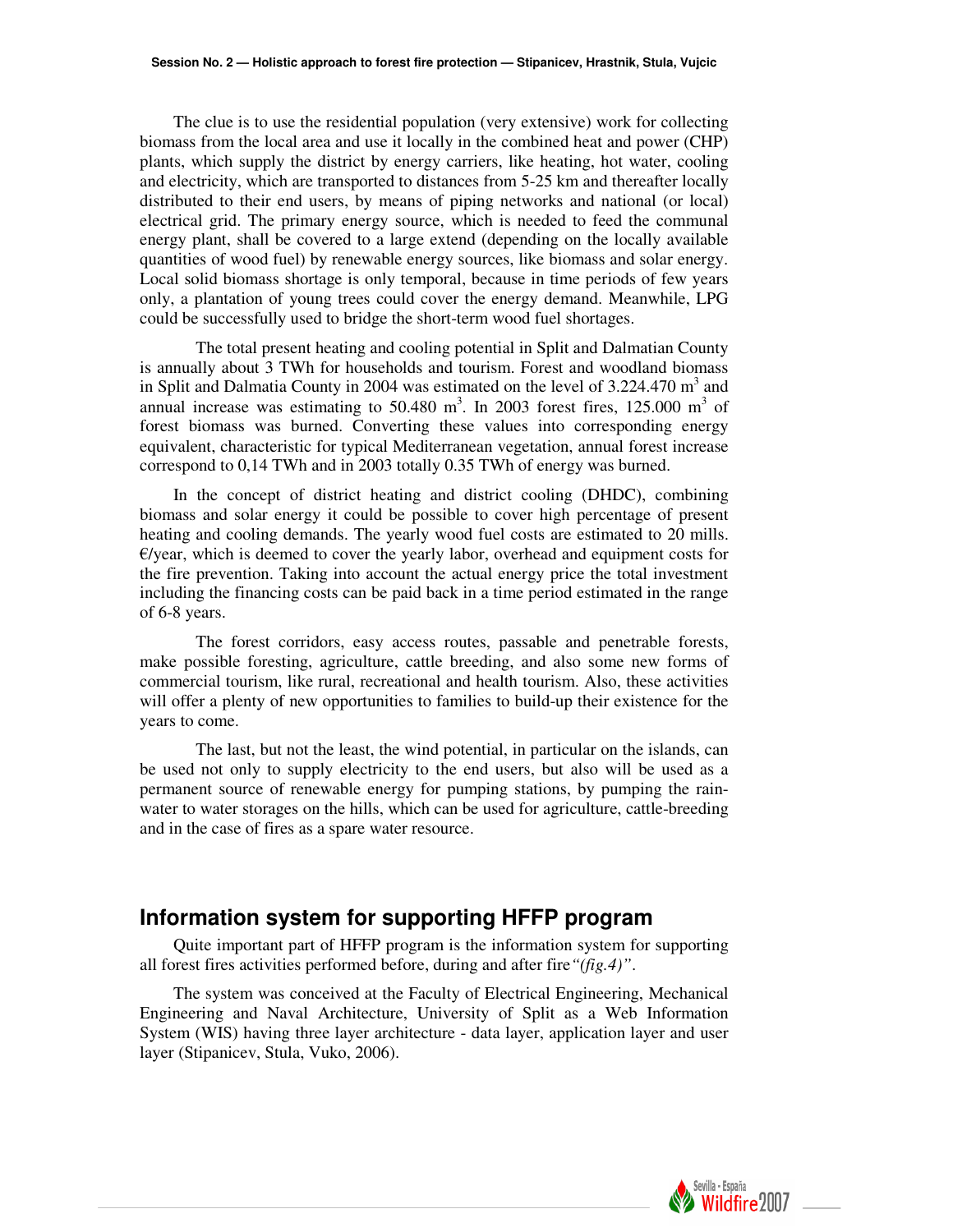

**Figure 4**—Information system supporting Holistic Forest Fire Protection program

The system is based on three types of data:

a) *Real time metrological data* collected by a network of low-coast meteorological stations. These data will be used primarily for forest fire risk calculation on the level of micro location and fire behaviour modelling, but we have already emphasized that HFFP approach was deemed to satisfy more goals. Because of that meteorological data will be also used for the agriculture and tourism tasks. For example, the local meteorological data base is a good platform for determination of optimal weather conditions for some agriculture activities like plant protection or similar. Local meteorological data are also quite important for nautical tourism quite developed in Split and Dalmatia County.

 b) *Real time video data* collected by a network of video monitoring stations based on cameras sensitive in visible spectra during the day and close infra-red spectra during the night. Video data will be primarily used for automatic early detection of forest fires, based on the smoke detection during the day and on the flame detection during the night, but the video network will be also used for the distant video presence in the fire management control room to overcome the difficulties of the near fire control.

 c) *GIS (Geographical Information System) data bases* stores information on pure geographical data (elevations, road locations, water resources etc.), and all other

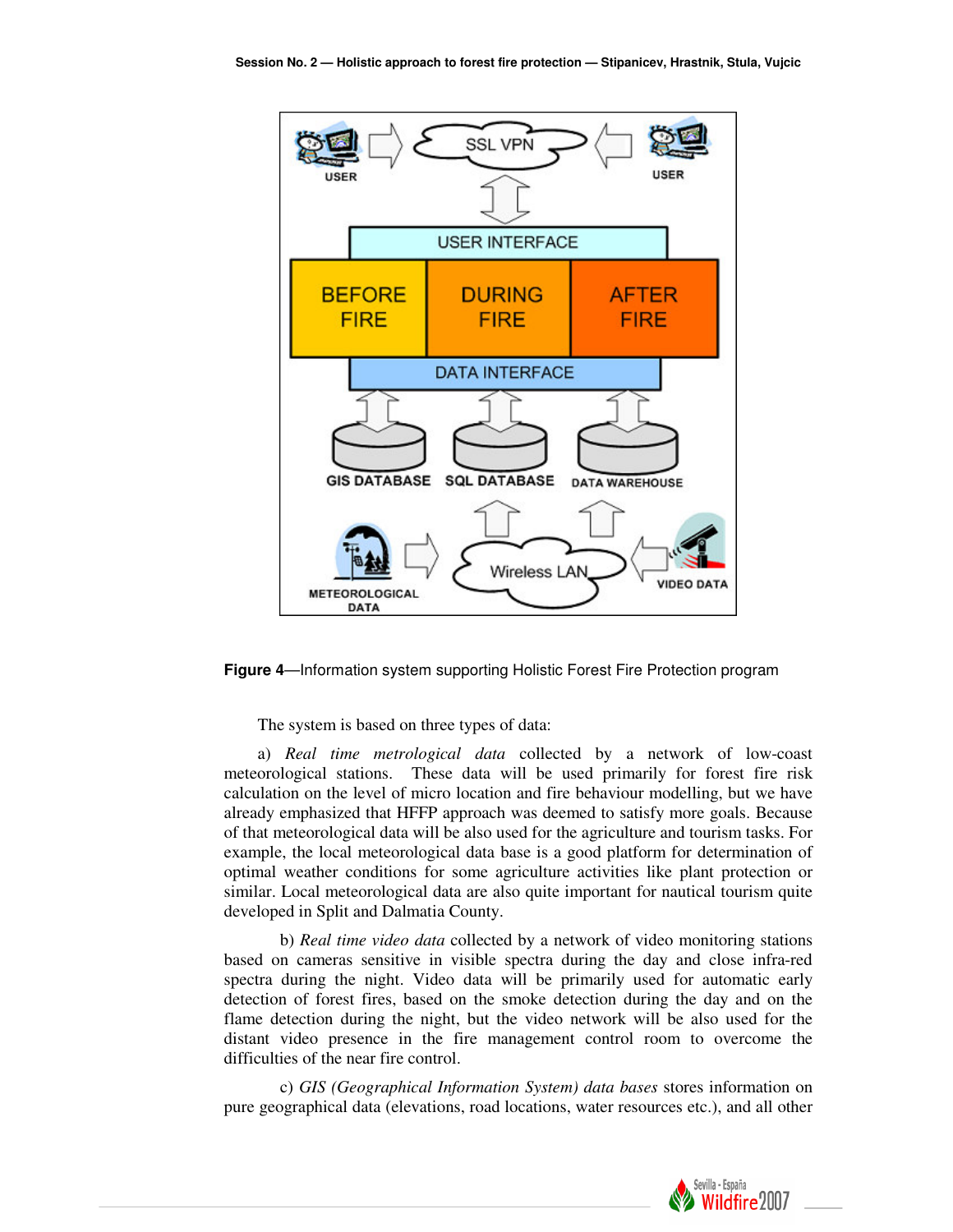relevant information related to a geographic position, like fire history, rain-water resources locations, land cover – land use, soil characteristics, local forest corridor map, tourist routes and similar. For fire prevention planning, this module is the most important part of the information system, which is due to a fact that almost all preventive planning activities are fully based on the GIS data base.

The three main modules (BF – Before Fire, DF – During Fire and AF – After Fire) build up the system core, where each of them collects the data from sub modules. The most important sub modules are:

#### 1. BF - Before Fire

- 1.1. Support for Evaluation of the Set of Prevention Planning Measures
- 1.2. Automatic Early Forest Fire Detection
- 1.3. Fire Risk Prediction

#### 2. DF - During Fire

- 2.1. Planning Actions in Fighting Fire
- 2.2. Distant Video Presence
- 2.2. Fire Growth Modelling

#### 3. AF - After Fire

- 3.1. Analysis of the Impact of Fire
- 3.2. Evaluation of the Set of Measures Necessary for Recuperation.

 The application of sub modules is not limited to the one task only. For example fire growth modelling will be used both, for preventive action planning using meteorological data from the data base and for fire management using real time micro location meteorological data.

The short term measures concerned with the planning are:

 a) Planning the position of video monitoring systems and location of mini meteorological stations to support primarily forest fire protection but also to support agriculture and tourism.

 b) Planning the forest corridors bearing in mind not only the fire protection, but also tourism, using forest corridors as a mountain bicycle routes, or agriculture like revitalization activities in certain areas.

Fire prevention measures must be thorough and very extensive. If a fire prevention measures are to be fully effective, the total area under the fire protection must be included. The included area must therefore contain also those areas, which hereto never were exposed to the wildfire. Large scale thinning of forests, clearing the forest corridors, treatment of vegetation, activating of agriculture and preparing the water resources on the hills, suppose that extensive work could be adequately paid and thorough done by residential population, which could also open many new working places in the region.

# **Actual state of HFFP program**

The Holistic Forest Fire Protection program was presented for the first time in the autumn 2004 and since then we have been working on development of particular project parts, primarily connected with technical parts of the program. Organisational parts concerning economic use of biomass still need a lot of additional agreements and more political support.

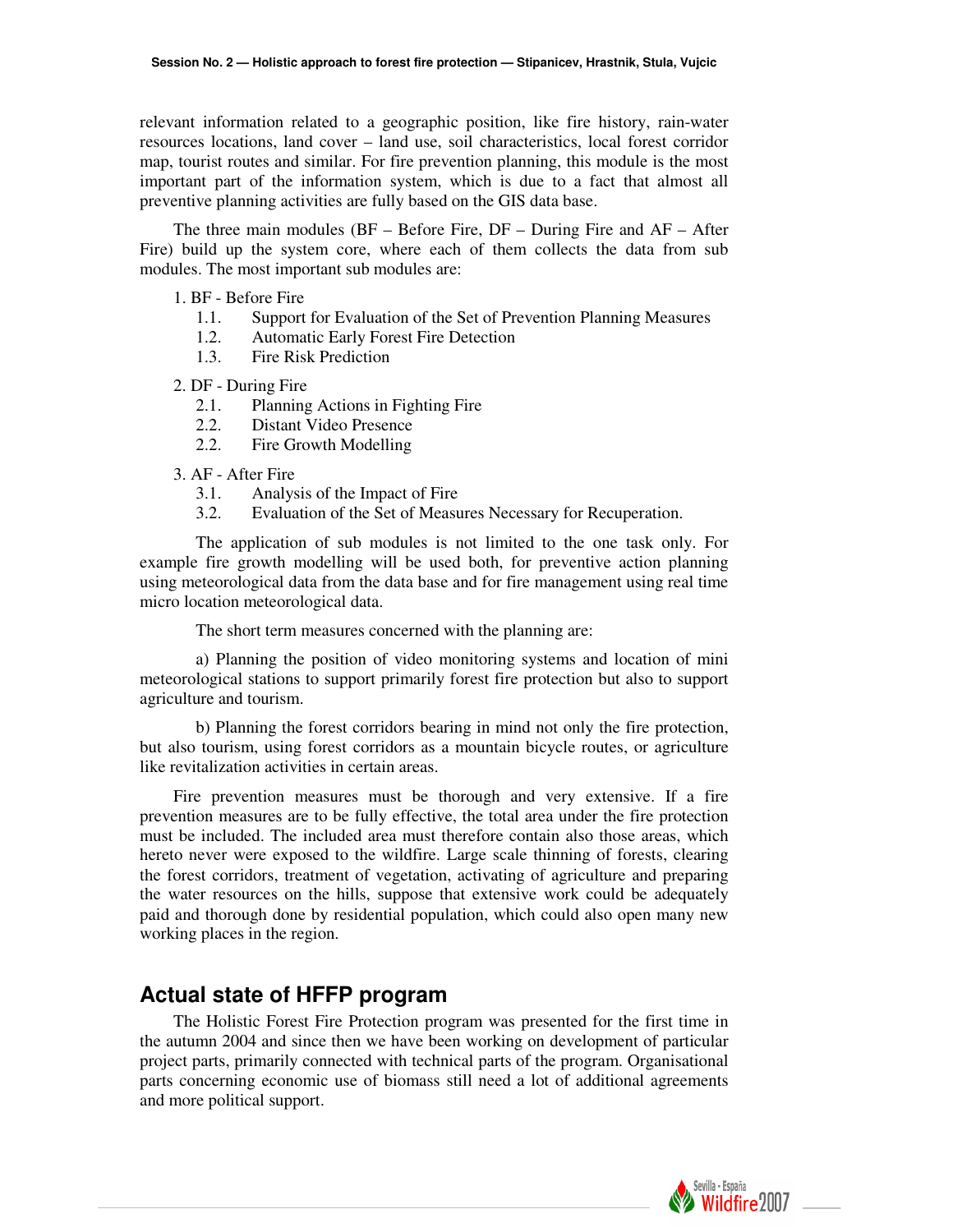We have been working intensively on two levels. The first one was design of forest fire monitoring network and the second one was development of certain information system parts.

Planning of automatic monitoring stations locations was a quite sensitive task because a lot of criteria have to be fulfilled. Therefore the system approach based on AHP multi-criteria decision analysis and intensive use of GIS data and GIS analyses was established (Stipanicev, Bodrozic, Vuko, 2007). The final result was the forest fire monitoring network consisting of 56 monitoring stations divided in 10 operating zones "*(fig.5)"*.





Such network ensures quite good coverage of all locations important from the forest fire protection point of view. The realisation is planned it three phases it in the next couple of years.

Let us mention here that another county in Croatia, namely Istra County, has finished in April 2007 their forest fire monitoring network consisting of 28 monitoring stations divided in 7 zones, but their system could be a topic of another presentation.

During 2005 and 2006 three experimental monitoring stations were installed in Split and Dalmatia County, one on island Brac and two close to Split. Experiences were quite valuable and used in automatic early forest fire detection software development. This software module named iForestFire is important part of information system supporting HFFP (iForestFire, 2007) *"(fig.6)"*.

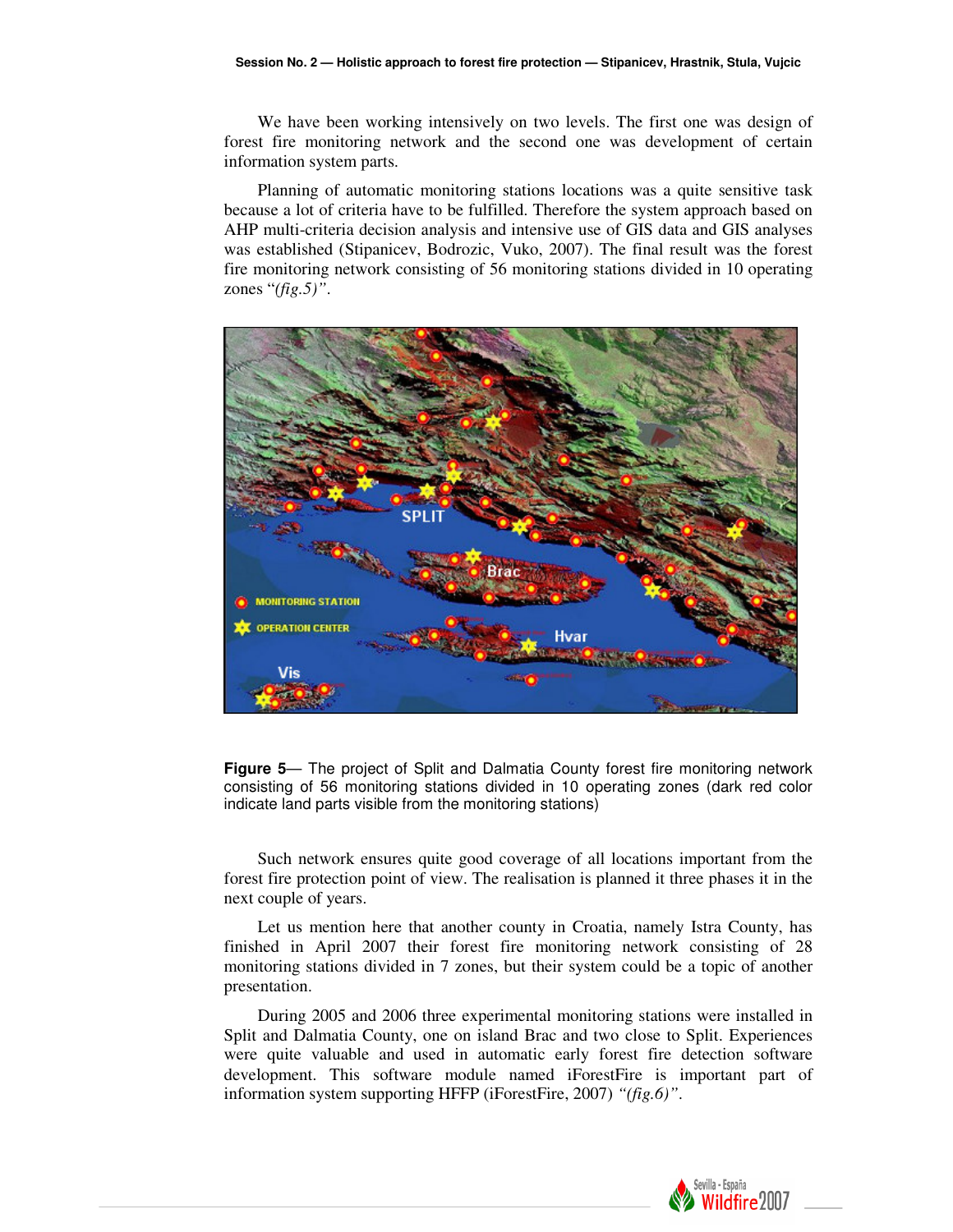

**Figure 6**— Experimental forest fire monitoring station on Marjan hill (Split area) working during 2005 and 2006 fire season and two screens of **iForestFire** – **i**ntelligent **Forest Fire** monitoring system developed at the University of Split

The structure of iForestFire is also modular quite similar to overall information system structure shown in *figure 4*. The exception is that instead of modules BF – Before Fire, DF – During Fire and AF – After Fire in iForestFire we have module for user friendly manual camera control, module for advanced automatic fire detection and module for video and meteorological data archive retrieval, all of them having a strong GIS support. After two years of experimentation the iForestFire system is now in operational use.

In the next couple of years we expect the realisation of forest fire monitoring network and more intensive work on other parts of Holistic Forest Fire Protection programme.

### **Conclusion**

Many areas covered by forests in Split-Dalmatian County and in particular coniferous forests on the islands Brac, Hvar and Vis are mostly not approachable by vehicles, commonly the forests are impassable and impenetrable, even by a man. Also Dalmatia much suffered from forest fires in the summer time. The fire summer season 2003 was quite intensive in Split-Dalmatian County. Wildfire occurred 133 times resulting in burned down wood mass of  $125.000 \text{ m}^3$ , which expressed in energy